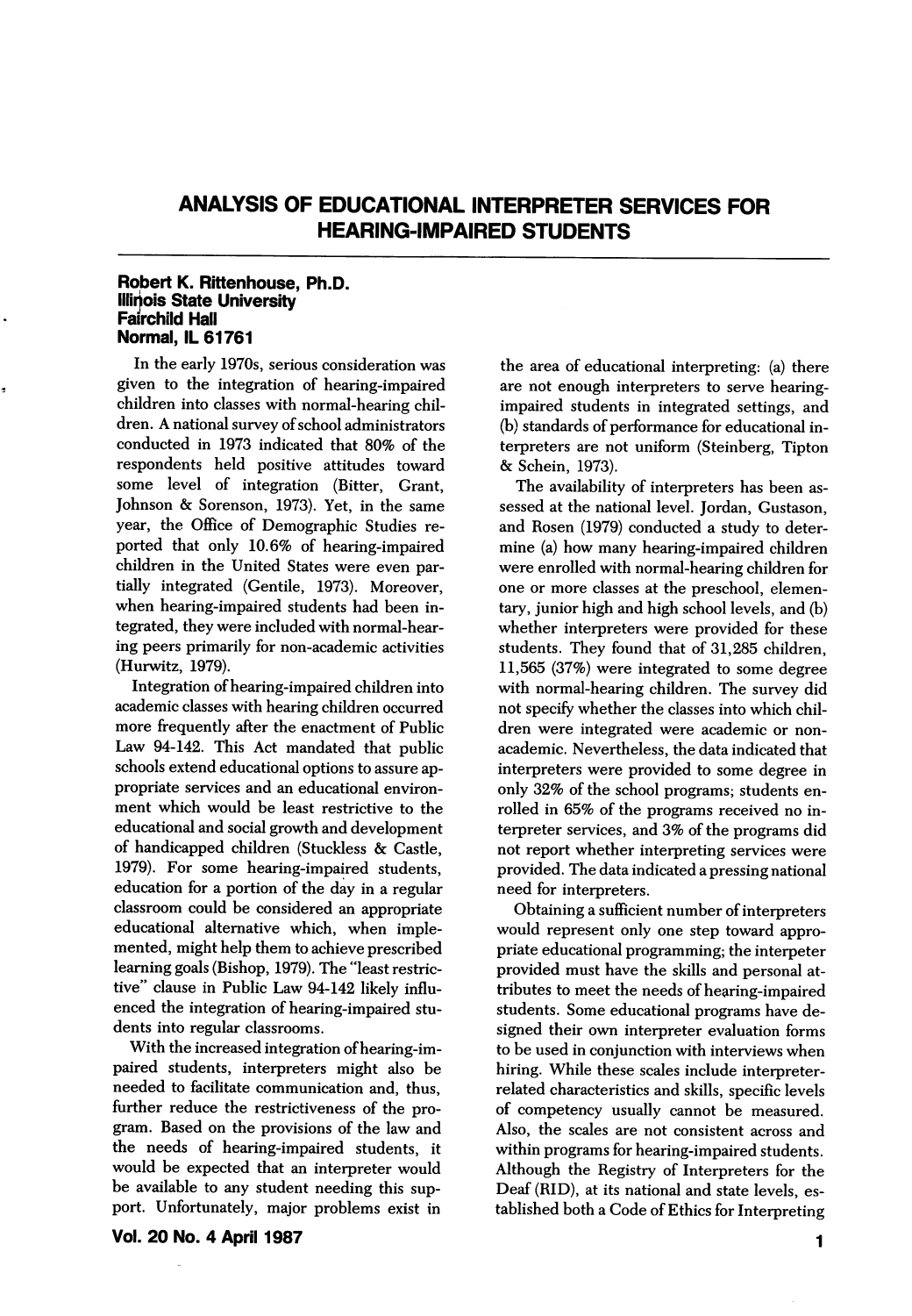(Quigley, 1965) and certification requirements evaluated through interpreting performance, the guidelines were not specific to educa tional interpreting.

Consistent with the conclusions reached by Steinberg, Tipton, and Schein (1973), the supply of interpreters may not be sufficient to respond to the demand created by integration of hearing-impaired students into less restric tive environments, and uniform standards for evaluating the performance of educational interpreters have not been developed. The present study was divided into 2 phases in an attempt to respond to these issues. Phase 1 was directed toward the analysis of need for interpreter services and the projection of per sonnel required to respond to the need. Phase II was directed toward the develop ment of a data base around which criteria for the preparation and evaluation of interpreters could be developed.

## PHASE I; SUPPLY VS. DEMAND FOR EDUCATIONAL INTERPRETERS

In order to determine the level at which interpreter-related needs of hearing-impaired students were being met, 3 sets of data were required: (a) the need for interpreters for hearing-impaired students in integrated edu cational settings; (b) the supply of inter preters; and (c) the number of interpreters providing services for students in integrated educational settings. Because the state in which the study was conducted was divided into 13 geographic regions for purposes of service delivery, the analysis was based on a sample of individuals selected from each re gion to control for regional biases.

## **Subjects**

The subjects for the needs assessment were drawn from the 21 supervisors of hearingimpaired programs in the 13 regions. Individu als representing 12 of the 13 regions agreed to participate in the study.

## Procedure

An assessment instrument was developed which requested responses to the following questions:

I. How many deaf students were enrolled in the public schools?

- 2. How many deaf students were inte grated for one or more academic sub jects?
- 3. How many deaf students were provided with interpreter assistance?
- 4. How many interpreters were available in the region?
- 5. How many interpreters were assisting deaf students in integrated school set tings?

The form also requested that the super visors rate how well the interpreting needs of their region were being met. Where formal data were unavailable, the super visors were asked to record the best esti mate.

# Data Analysis

Thirteen forms were returned and the data analyzed. Specifically, percentages were calcu lated to determine (a) the ratio of integrated deaf students to the total number of deaf stu dents enrolled in public school settings; (b) the ratio of integrated deaf students who had been provided with interpreters to the total number of integrated deaf students; and (c) the ratio of interpreters in public school set tings to the number of interpreters in the state.

## Results

The analysis of the responses from the 13 regional supervisors indicated that 168 inter preters had been identified within the state. However, the number varied by geographic region, ranging from one to 22 interpreters. Of the number available, 18% were RID cer tified and 46% provided services in educa tional settings. From a demand (i.e., need) perspective, the data indicated that a larger number of hearing-impaired students were being taught in integrated settings. Forty-nine percent of the hearing-impaired students within the region were integrated for one or more academic classes. Of the 1,007 students who were integrated into classes with normalhearing students, more than half (i.e., 56%) were provided with the services of an educa tional interpreter. These data were consistent with the overall rating by supervisors of the degree to which the need for interpreters was being met  $(M = 2.77)$  i.e., slightly less than adequate.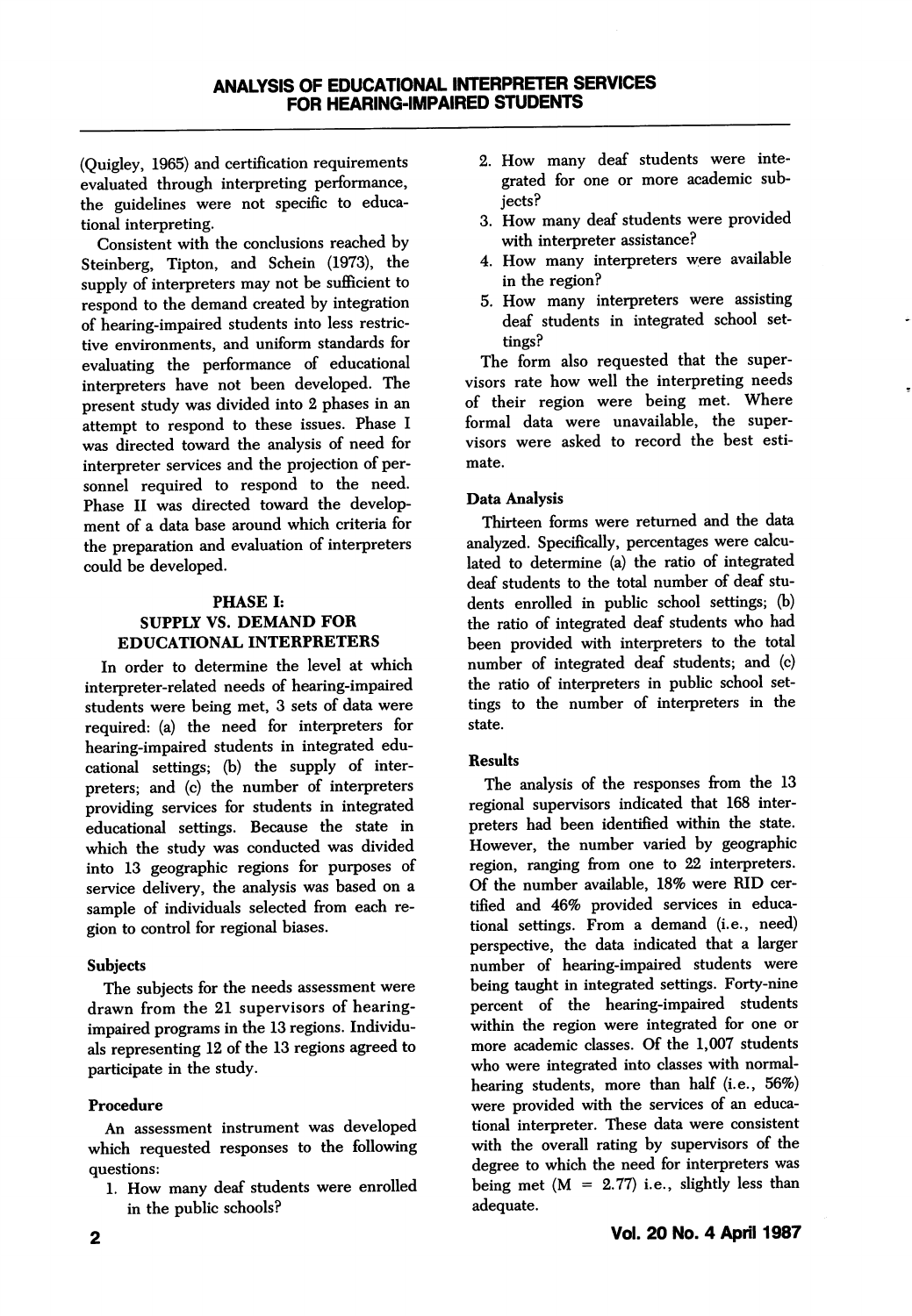TABLE 1 Variables Related to the Supply of and

| Demand for Educational Interpreters                                     |          |  |  |  |  |
|-------------------------------------------------------------------------|----------|--|--|--|--|
| <b>Variable</b>                                                         | Ouantitv |  |  |  |  |
| 1. Available interpreters                                               | 168      |  |  |  |  |
| 2. Interpreters with RID certification                                  | 31       |  |  |  |  |
| 3. Interpreters in educational settings                                 | 77       |  |  |  |  |
| 4. Deaf students enrolled in public schools 2,058                       |          |  |  |  |  |
| 5. Deaf students integrated for one or<br>more academic subjects        | 1.007    |  |  |  |  |
| 6. Integrated deaf students provided with<br>interpreter services       | 566      |  |  |  |  |
| 7. Integrated deaf students provided with<br>RID certified interpreters | 61       |  |  |  |  |

#### PHASE H: SKILLS AND CHARACTERISTICS NEEDED BY INTERPRETERS

In order to project the most important skills and characteristics for educational interpreters, data were obtained from 3 groups: teachers, interpreters, and hearing-impaired students. Specificially, the second phase of the study in volved:

- 1. The selection of hroad categories of characteristics and skills inherent to each category.
- 2. The analysis of the importance of both the categories and specific characteristics and skills to interpreting in educational set tings, and
- 3. The comparison of perceptions held by different populations as to the importance of the characteristics and skills to educa tional interpreting.

#### Subjects

Three supervisors selected from representa tive geographic regions were asked to adminis ter the instrument to teachers and interpreters in secondary programs. At the same time, a teacher at a community college was asked to distribute the same survey to deaf students en rolled at the college. Twenty-four teachers cer tified in the education of hearing-impaired chil dren, 18 college-aged deaf individuals and 27 interpreters responded to the characteristics and skill assessment.

#### Procedures

The survey included 38 items representing 4 broad categories of characteristics and skills related to interpreting: professional, linguistic, personal, and mechanical.

The survey requested that respondents rank each item on a scale of 1 (i.e., unimportant) to 5 (i.e., extremely important) and to propose other interpreter characteristics or skills which they perceived to be important. The question naires were mailed to the 13 supervisors who then disseminated them to the teachers and interpreters in their secondary programs. The educator at the community college also distri buted and explained the survey to the deaf stu dents attending classes.

## Data Analysis

An analysis was conducted to obtain a fre quency distribution of the ratings across the populations on each of the 38 survey items, with raw scores and percentages reported across populations for each rating level of an item. From these data, mean rating values were cal culated for each item and for each of the 4 categories. The mean values were assessed across samples and for the total population and then ranked from highest to lowest. After or dered lists had been prepared for each group and the groups combined, the 10 highest-rated items were identified. A one-way analysis of variance and a multiple-range test were then conducted to determine if differences existed within and between the groups on the assigned ratings.

#### Results

The analysis of the skills and characteristics which were perceived to be important for inter preters indicated that a great deal of agreement existed between the groups on some attributes. For example, manual dexterity; hand coordina tion; general mental abilities; knowledge of lighting, elevation, seating and visual back ground; knowledge of content area to be in terpreted; ability to interpret another's re marks; ability to reverse; and ability to inter pret in a specific setting were all rated above average in importance by all groups. However, there were also apparent differences. On the 5-point scale, teachers rated confidentiality the highest  $(M = 4.75)$  and lipreading ability the lowest ( $M = 2.38$ ). Deaf individuals rated RID certification the highest  $(M = 4.76)$  and manner of dress the lowest  $(M = 2.40)$ . Interpreters, in contrast to both groups, rated the clarity of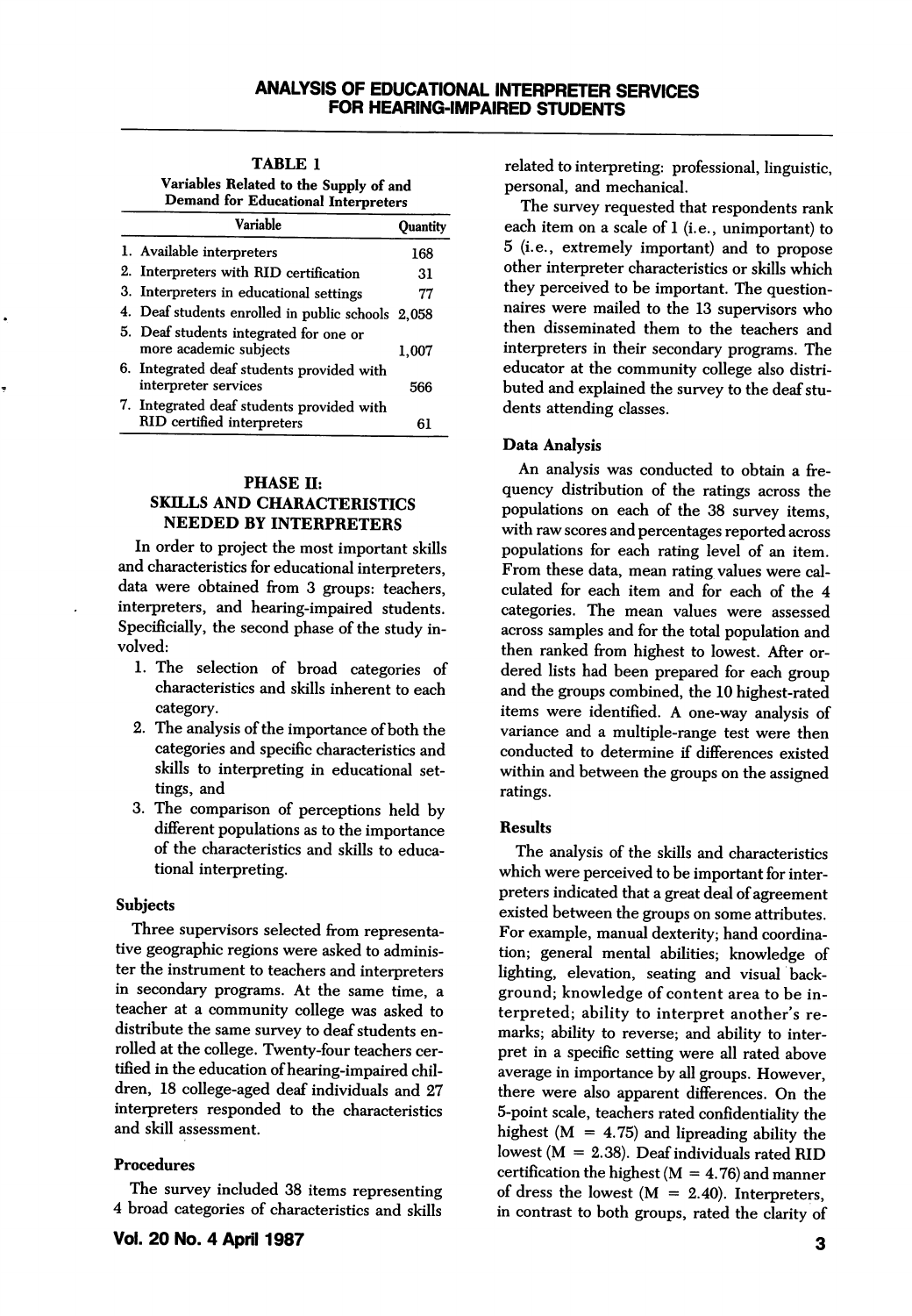signs and fingerspelling the highest  $(M = 4.85)$ and lipreading ability the lowest  $(M = 3.07)$ .

Of the 38 characteristics and skills, 20 were valued highly by all groups. Three skills or characteristics, reception of signs and fingerspelling, knowledge and/or assessment of deaf students' language levels, and punctuality were rated among the most valued items. Fluency of signs and fingerspelling was rated among the most important skills by all groups except teachers. Three characteristics and skills, confidentiality, clarity of signs and fingerspelling, and attitudes toward deafness, were rated most valuable by all groups except deaf individuals, whereas knowl edge of lighting, elevation, seating and visual background, RID certification, ability to re verse, and membership in professional organi zations were rated most valuable only by deaf individuals.

Observed differences in the mean ratings were supported by the analysis of variance which in dicated that significant differences existed be tween and within groups on ratings assign to 18 of the 38 items on the survey and that most of the major discrepancies occurred betwen the ratings assigned by deaf individuals and those of the interpreters and/or the teachers (Table 2). For example, deaf individuals rated RID certifi cation significantly higher  $(p < .001)$ , and characteristics such as confidentiality ( $p < .0023$ ) and impartiality  $(p < .0001)$  significantly lower than did teachers and interpreters.

| <b>TABLE 2</b>                                                                |  |  |  |  |  |  |
|-------------------------------------------------------------------------------|--|--|--|--|--|--|
| Rated Value of Characteristics and Skills Related to Educational Interpreting |  |  |  |  |  |  |

|                                                                   | <b>Mean Ratings</b> |                         |                     |       |
|-------------------------------------------------------------------|---------------------|-------------------------|---------------------|-------|
| <b>Characteristic or Skill</b>                                    | <b>Teachers</b>     | Deaf<br><b>Students</b> | <b>Interpreters</b> | p     |
| <b>RID</b> certification                                          | 2.63                | 4.50                    | 3.70                | .0001 |
| Manner of dress                                                   | 2.96                | 2.00                    | 3.96                | .0001 |
| Attitudes toward deafness                                         | 4.50                | 3.28                    | 4.67                | .0001 |
| Knowledge of regular classroom procedures                         | 3.92                | 2.33                    | 3.81                | .0001 |
| Adaptation to different levels of language proficiency            | 4.00                | 3.06                    | 3.81                | .0011 |
| Interpreter-client rapport                                        | 4.21                | 2.89                    | 4.19                | .0035 |
| Confidentiality                                                   | 4.75                | 3.61                    | 4.81                | .0023 |
| Impartiality                                                      | 4.17                | 2.56                    | 4.56                | .0001 |
| Lipreading ability                                                | 2.38                | 3.39                    | 3.07                | .0097 |
| Membership in professional organizations                          | 2.42                | 3.78                    | 3.41                | .0033 |
| College coursework in interpreting                                | 2.54                | 3.67                    | 3.63                | .0057 |
| Contact with deaf individuals outside of the interpreting setting | 3.17                | 2.61                    | 3.93                | .0015 |
| Clarity of signs and fingerspelling                               | 4.50                | 4.06                    | 4.85                | .0171 |
| Knowledge of regional variations in sign language                 | 3.21                | 2.72                    | 3.70                | .0145 |
| Assessment of deaf student's preferred mode of communication      | 3.58                | 2.94                    | 4.19                | .0026 |
| Ability to interpret/translate through deaf student's preferred   |                     |                         |                     |       |
| mode of communication                                             | 3.75                | 3.17                    | 4.30                | .0081 |
| Interpreting experience                                           | 3.50                | 3.11                    | 4.00                | .0260 |
| Familiarity with professional literature about interpreting       | 2.75                | 3.11                    | 3.67                | .0151 |

#### DISCUSSION

If hearing-impaired individuals are to be in tegrated with their normal-hearing peers, many will need the support of an educational interpre ter. Not only must interpreters be available, but they must also be able to provide a quality of service that will be acceptable to both the teacher and the ultimate consumer, the hearingimpaired student.

A national survey conducted by Gentile in 1973 indicated that 10.6% of hearing impaired students were participating in classes with hear ing students. Six years later, Jordan, Gustason, and Rosen (1979) reported that 37% of the hear ing-impaired students enrolled in public and residential schools attended classes with their normal-hearing peers. Gomparison of the two national surveys reflected a substantial increase in the integration of hearing-impaired students. Unless the state considered in the present study is unique, the integration of hearing-impaired students continues to increase.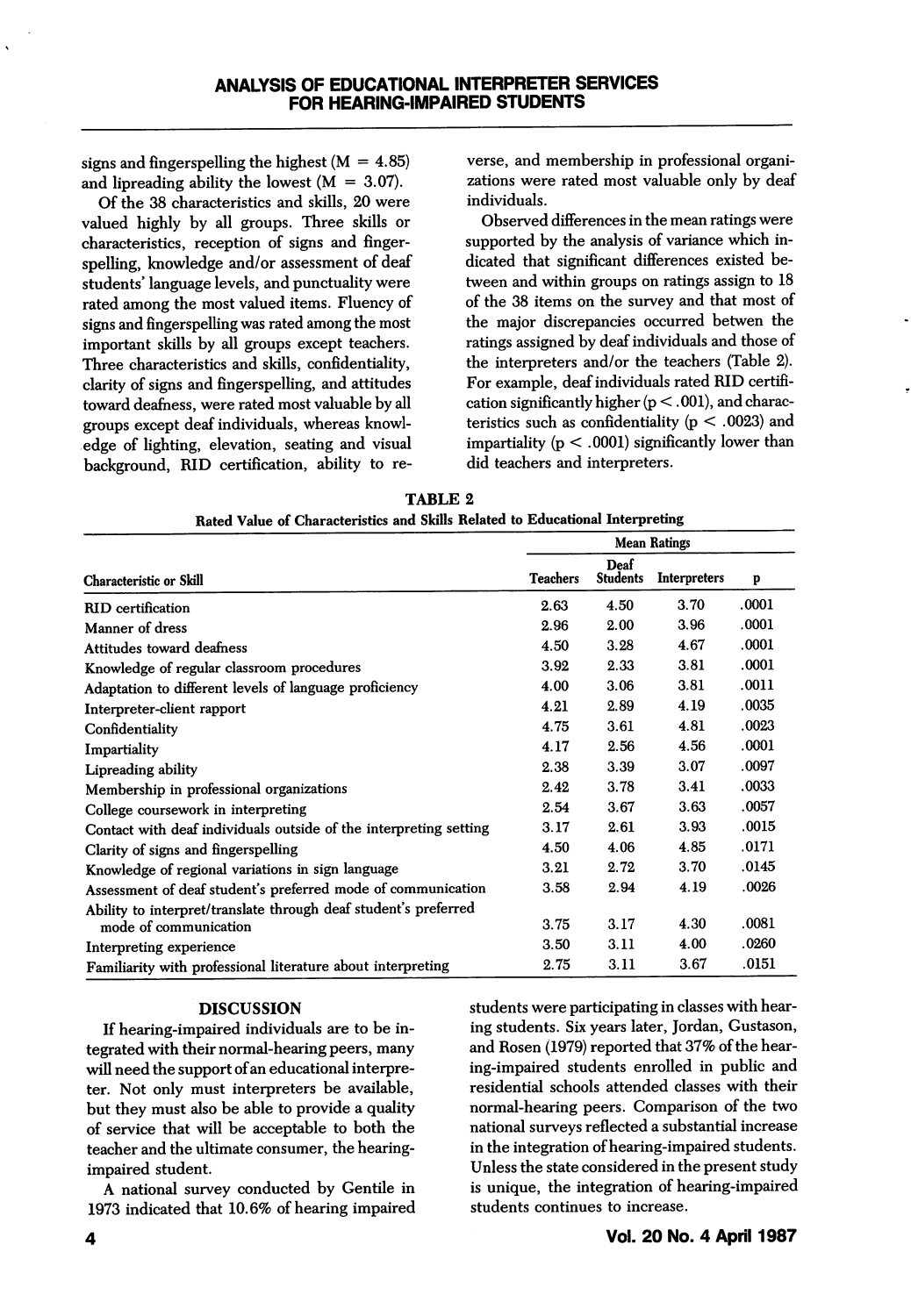Similarly, the provision of educational inter preters has also increased. While Gentile (1973) reported no interpreter services provided for integrated hearing-impaired students, Jordan, Gustason, and Rosen (1979) reported that 32% of integrated hearing-impaired students were provided with interpreter services. The dis crepancies may be due to the types of classes into which hearing-impaired students in the early seventies were integrated (i.e., primarily nonacademic) or to the impetus for complete service provision contained in Public Law 94- 142. It is significant that interpreter services were being provided to more than half the hearing-impaired students in the present study.

It might be assumed that a ceiling could be placed on the need for interpreter services. However, the increase in the provision of such services over time and the rating of "less than adequate" ascribed by the supervisors in the present study suggest that the need has not been met. In addition, narrative comments by one supervisor suggested that while adequate services were available they may have been pro vided at the expense of other significant func tions. Many of the individuals providing inter preter services were also teachers of hearingimpaired children whose time might have been better spent in teaching or tutoring.

Public law 94-142 requires that hearingimpaired students be educated in environments that are least restrictive to their intellectual, emotional and social growth. If a hearingimpaired child can function in a regular class room with the aid of an interpreter, it is re quired that an interpreter be provided. Unfor tunately, the criteria for determining the need for an interpreter have not been established and the number of interpreters available to edu cational programs appears to be inadequate. In creasing the number of interpreters could be approached thorugh several strategies. In terpreter salaries might be increased to encour age individuals to assume this role as a primary occupation. Or, more cost effective, hearing peers, parents or others could be taught to in terpret through courses or workshops in sign language, fingerspelling and interpreting. Further, administrators, teachers, interpreters and deaf individuals could collaborate in the development of public awareness of deafness and the implications for education. Increased public awareness, in turn, could cultivate an

interest in interpreting as well as promote addi tional funding for interpreter salaries or training programs. Further, interpreter services could be provided on a shared basis so that an indi vidual interpreting in a school system could as sume other responsibilities when services as an interpreter were not needed. Or, interpreters could be used on an itinerant basis travelling to more than one school in the district. Finally, more workshops in educational interpreting could encourage the participation of individuals who are already interpeting in other settings as well as individuals without previous interpret ing experiences and on a larger level, training programs could be instituted at more colleges and universities.

The need for educational interpreters re quires further study. While the present re search determined the number of hearing-im paired students who were integrated for one or more academic subjects and the number of those students who received interpreter ser vices, other questions must be considered: (a) How many of the students who are integrated need interpreter services in order to function in the regular classroom setting? (b) What criteria could be used to determine the need for interpreter services? (c) How many hearingimpaired students are present in integrated set tings at a given time? and (d) How many and what type of integrated settings are being ar ranged?

The extent to which interpreter supply meets interpreter need also requires further investiga tion. The present research ascertained the number of interpreters providing services in school settings. However, to more accurately assess the adequacy of the supply of interpreters in public school settings, other questions should be explored: (a) What other responsibilities does the interpeter fulfill for the school district or cooperative or region? (b) For how many students does the interpreter provide services? (c) In how many regular classroom settings where an interpreter is needed are services pro vided? and (d) For how many hours or class periods does the interpreter provide services each day?

With the increased number of educational interpreters it is critical that standards be de veloped to assure the quality of the services. As observed by Levine (1979), "The strength of every profession rests upon the qualifications